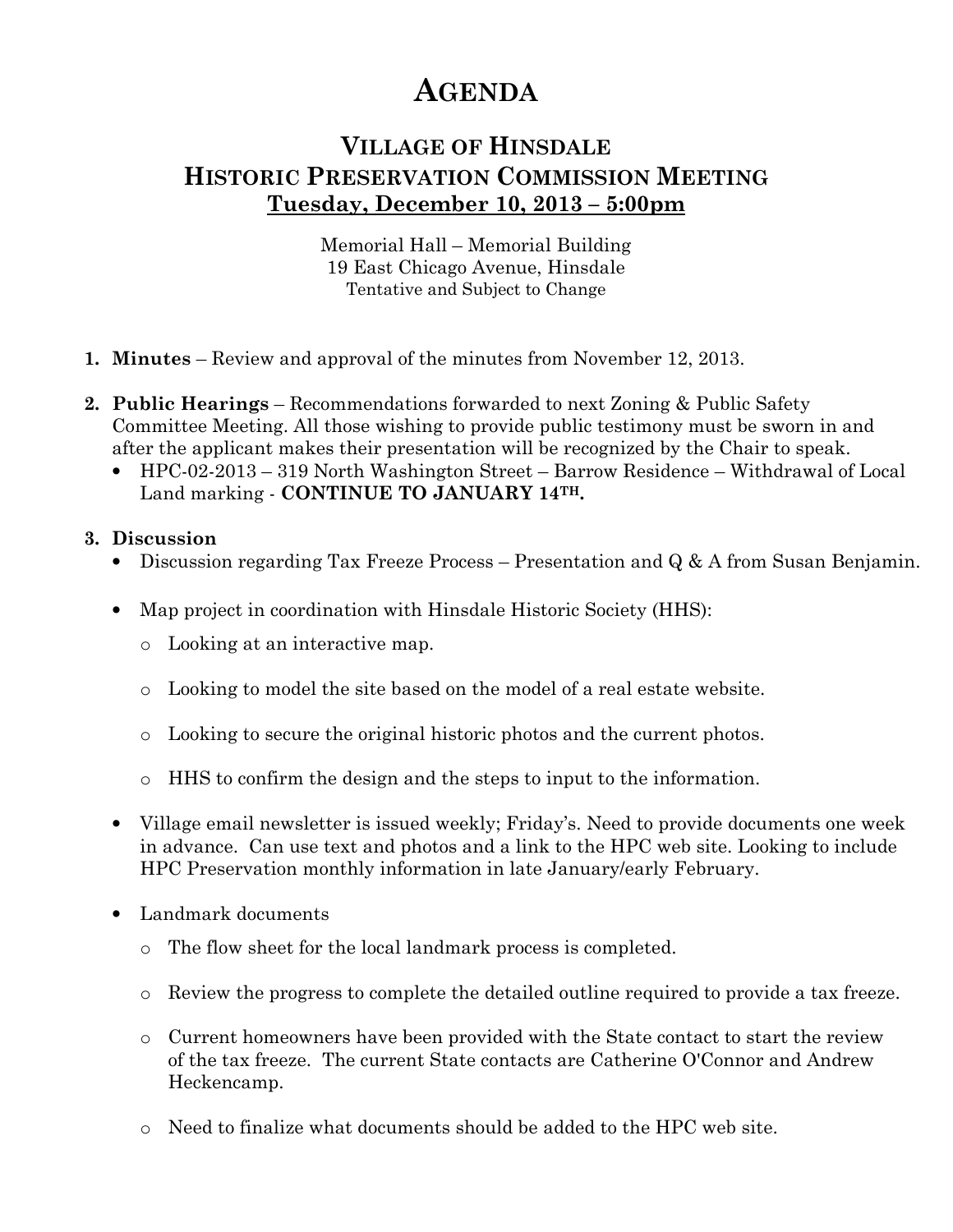- Local Requests for Landmark Status/Tax Freeze.
	- o 212 East First Street is ready to move forward.
	- o 138 East Fourth Street is ready to move forward.
	- o 405 East Seventh Street is ready to move forward.
- Historic Preservation Month (May 2014).
	- o Member responsibilities and updates on progress.
		- Commissioners Bohnen Public Relations
		- Commissioners Gonzalez and Hutter Contest Coordinators
		- Commissioners Harlow-Mowery and Peterson Home Judging and Awards
	- $\circ$  Will need to review the proposed prizes. Review the awards recap from March 16, 2011.
	- o Home awards
		- Historic Houses
		- Good Neighbor
		- Compatible addition
	- o Update on the school contacts for 2014.
		- Grade Schools: Need to get the coloring contest into the grade school electronic backpacks. Do we have contacts for teachers or principal?
		- HMS: Teacher has agreed to participate.
		- CHMS: Teacher has agreed to participate.
		- High School: Teacher has agreed to participate.
		- Commissioner Hutter will work with the teachers on the projects.
		- Pre-school and Elementary-coloring contest. Display at Kramer's and maybe other places in town. Need to select a picture? Review of use of optional media. Age groups in the past: 4-5 year olds, 6-8 year olds, 9-10 year olds.
		- Middle School (Jr High) Photos of historic elements in the downtown?
		- High Schools Drawing looking at black and white or color of historic elements in the downtown?
	- o Draft Time Line
		- January 13, 2014 provide final details and schedule to the schools.
		- March 3, 201 start the promotion for houses and schools.
		- April 18, 2014 due date for schools and houses.
		- April 21, 2014 to May 5, 2014 judging.
		- May 5, 2014 to May 16, 2014 prepare awards.
		- May 20, 2014 awards date before the Village Trustee Meeting 6:30pm
	- o Recap of methods to promote the events.
		- Review the flyer and invitation.
		- Review using posters for store front windows.
		- Review the ads for the Hinsdalean.
		- Review the use of the Patch.